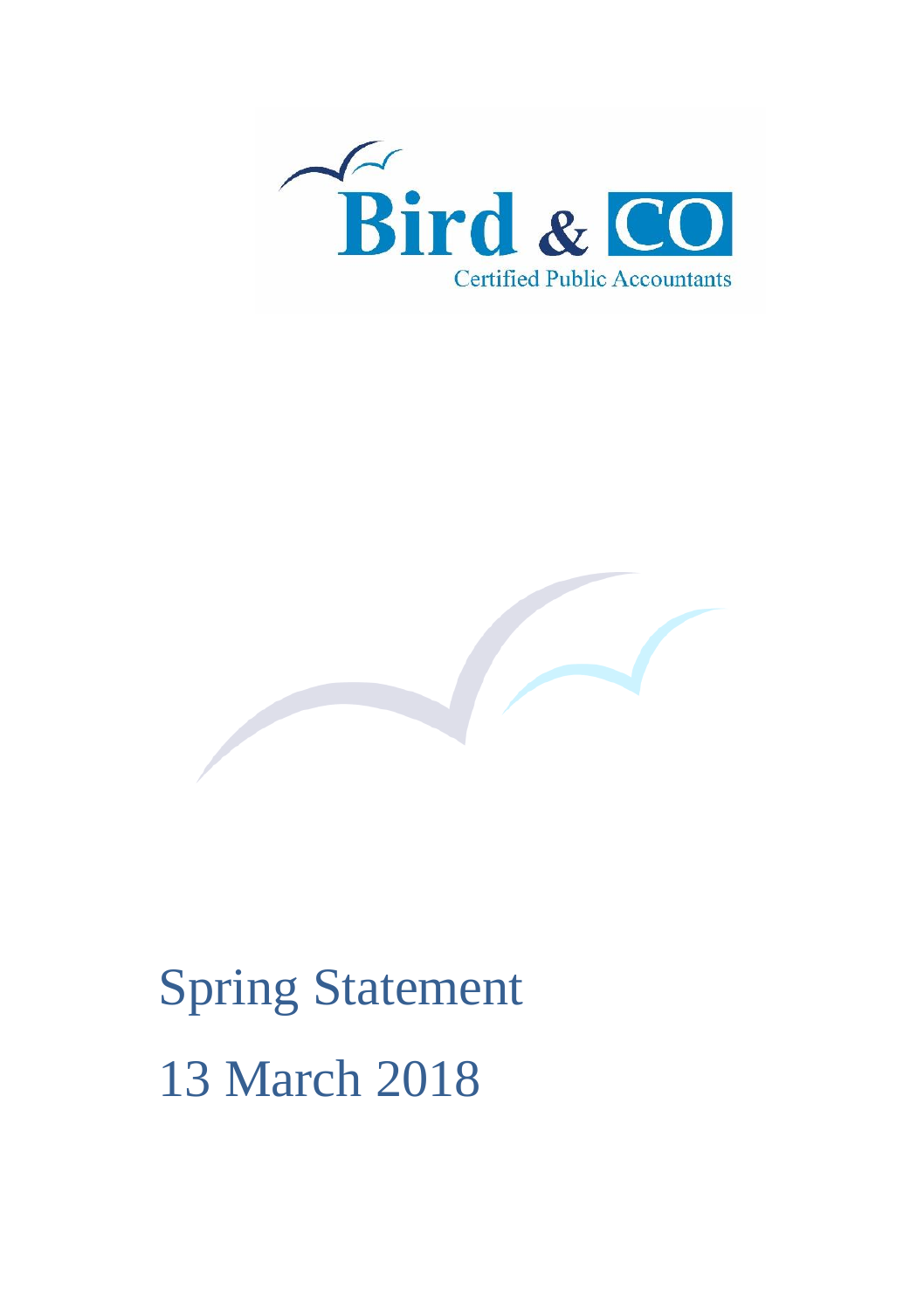# **INTRODUCTION**

The 25 minutes of Mr Hammond's first Spring Statement came as a welcome relief after 2017 – a year that that contained two Budgets and three Finance Bills.

The Spring Statement was relatively brief, whereas previous Chancellors have used their Autumn Statements as mini-Budgets. Instead, it was what the Autumn Statement was originally meant to be: a between-Budgets review of the public finances. No doubt the Chancellor was helped by revised projections from the Office for Budget Responsibility (OBR), which were marginally better than last November's numbers.

One reason Mr Hammond revived the Autumn Budget was to give more time for tax legislation to reach the statute book. In theory, a Spring Statement lets the Chancellor publish consultations, including early-stage discussion papers or calls for evidence, before announcing specific measures in the following Autumn Budget. These can then be subject to further, policy-specific consultations, eventually reaching the legislative stage about a year later. It ought to prevent anomalous situations such as in 2017, when the tax rules changed seven months before the relevant law was passed.

The outcomes of the consultations announced in the Spring Statement may not take effect until 2020/21. And consultations there were aplenty, ranging from 'Tackling the plastic problem' to a call for evidence on the VAT registration threshold.

# **CONTENTS**

| Economic update                   |  |
|-----------------------------------|--|
| Consultations and other papers    |  |
| 2018/19 changes already announced |  |
| 2018/19 tax data                  |  |

© Copyright 13 March 2018. All rights reserved. This summary has been prepared very rapidly and is for general information only. You are recommended to seek competent professional advice before taking or refraining from taking action on the basis of the contents of this publication. The guide represents our understanding of the law and HM Revenue & Customs practice as at 13 March 2018, which are subject to change.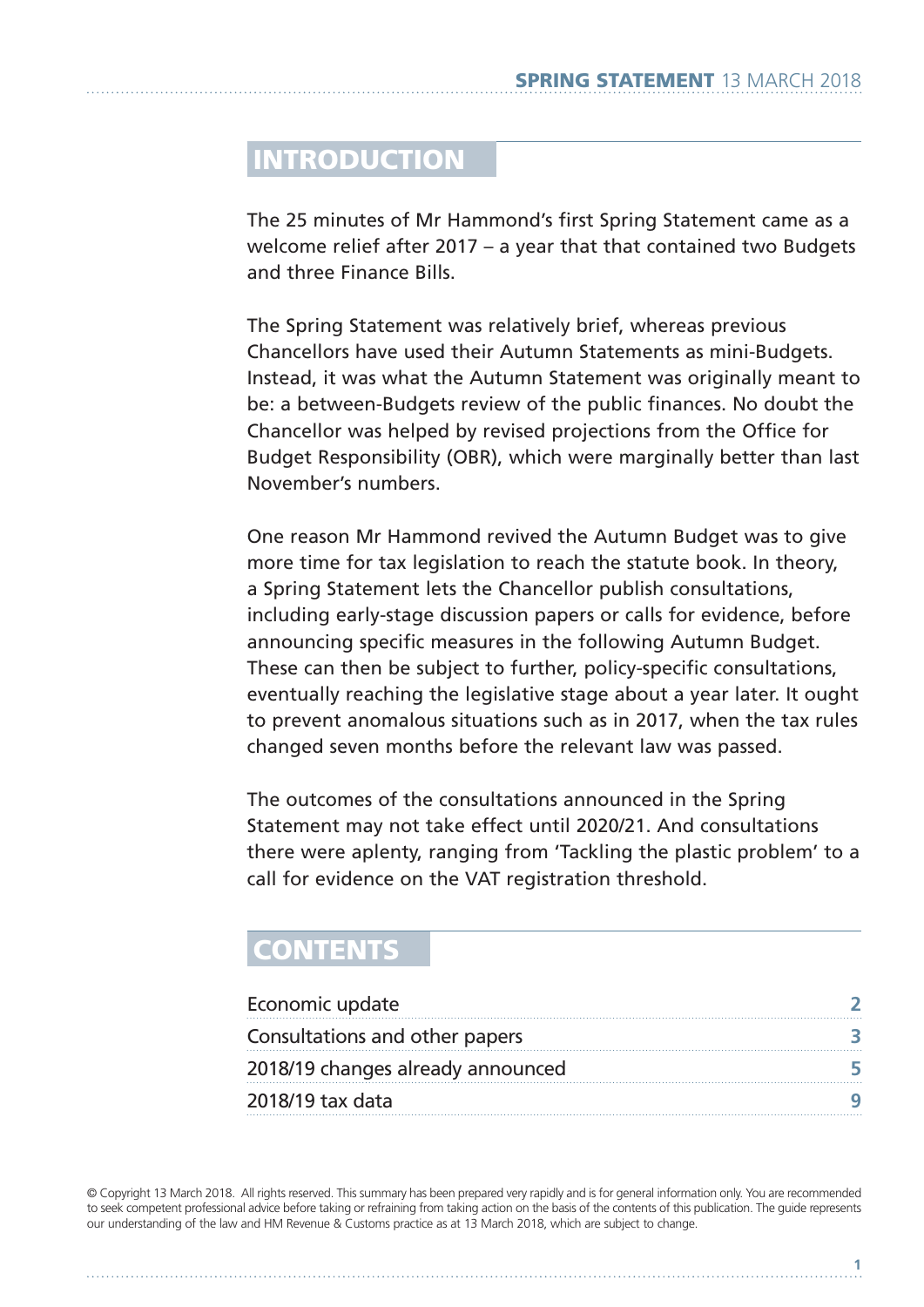# ECONOMIC UPDATE

Mr Hammond came under pressure ahead of the Spring Statement to loosen the purse strings, but he chose to announce no new spending measures or tax changes. If these are to come, they will be in the Autumn Budget, the sole 'fiscal event' of the year. Meanwhile the focus of the Spring Statement was on the economy and the public sector's finances.

In the November 2017 Budget, the OBR projected a government deficit of £49.9 billion for 2017/18, £4.1 billion higher than in 2016/17. Wind forward four months to March 2018 and the OBR now projects that the current year's deficit calculation will be £45.2 billion. This £4.7 billion drop in deficit from November's figure is primarily due to marginally higher than expected tax receipts. In particular the all-important month of January produced a £10 billion surplus.

The improvements to the OBR's government borrowing projections were not as large as some pundits had expected, helping to justify Mr Hammond's caution. As he (and the OBR) are only too aware, just as the government's fortunes have improved since last November, they could also deteriorate by the 2018 Budget this autumn. A do-nothing Spring Statement has the benefit of keeping the financial powder dry for the issues still to come.

UK economic growth remains disappointing, even if the OBR has lifted its forecast marginally for this year – 2018 is now forecast to produce 1.5% growth. The Brexit negotiations continue to be a major unknown, with the OBR noting, "the absence of a meaningful basis to predict the precise outcome of the current negotiations with the EU". Inflation, at 3.0% in January, is above the government's target, adding to the government's borrowing costs – over a quarter of government bonds are index-linked. Conventional interest rates are also on the rise, with the markets expecting another 0.25% increase to the base rate in May.

With such uncertainties, Mr Hammond's strategy of one Budget a year and a thin Spring Statement is arguably wise.

**2**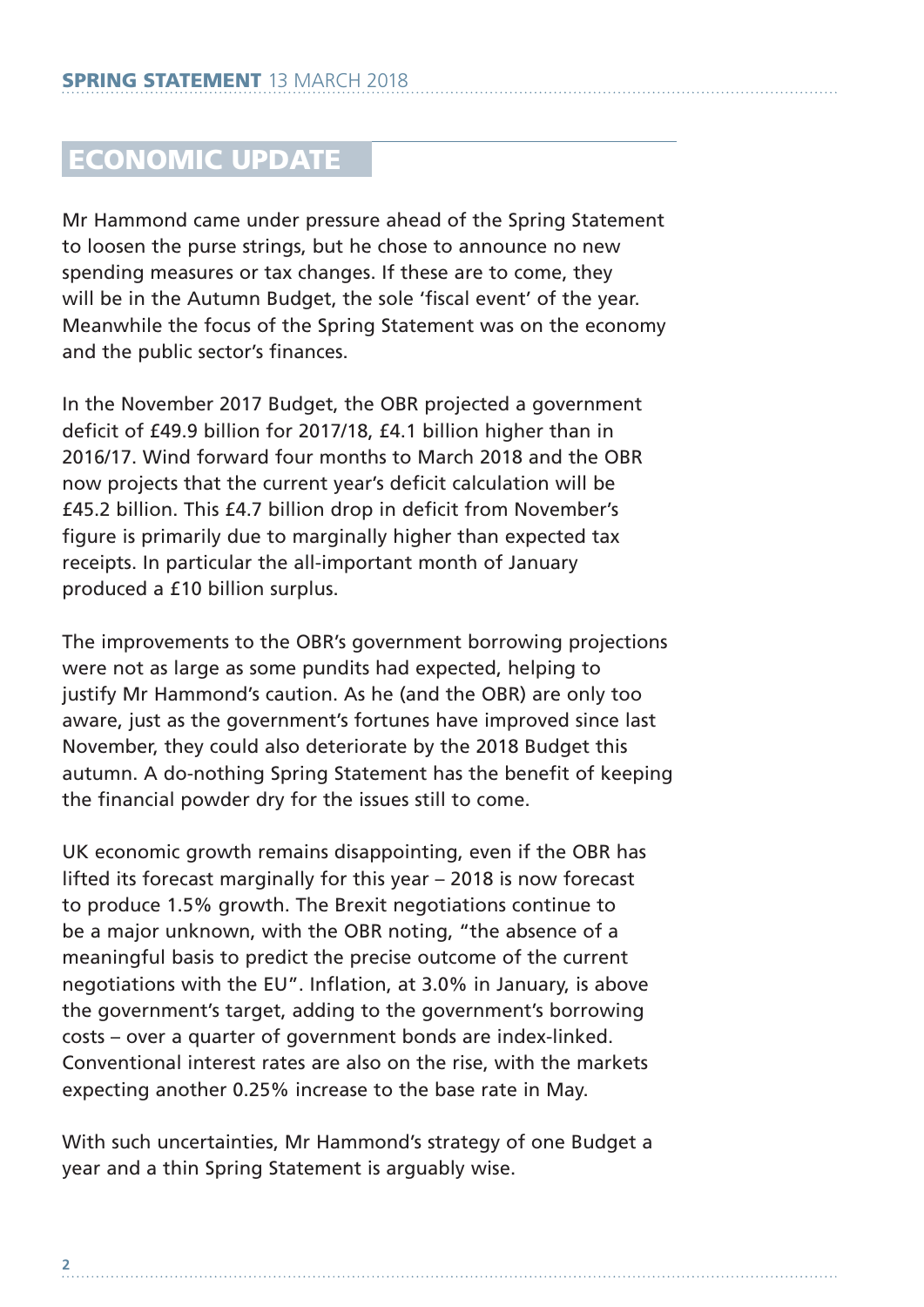# CONSULTATIONS AND OTHER PAPERS

#### Corporate tax and the digital economy

The government will explore ways to raise revenue from digital businesses such as introducing a tax on revenues that they derive from the UK market. The government is ready to take unilateral action in the absence of sufficient progress on multilateral solutions.

There will also be immediate action against multinational groups, primarily in the digital sector, who achieve low-tax outcomes by holding their valuable intangible assets such as intellectual property in low-tax countries where they have limited economic substance.

## VAT split collection

The government is launching a consultation on VAT split payments, with an emphasis on overseas sales into the UK. It is seeking views on options for using payments industry technology to collect VAT on online sales and transfer the tax directly to HMRC.

## VAT threshold

The Chancellor has said he would consult on whether the design of the VAT threshold could incentivise growth more effectively. In the meantime, the threshold will remain at £85,000 for two years from April 2018. The EU is also proposing reform and key parts include:

- National thresholds will be capped at €85,000 (about £75,000).
- There will be a EU-wide threshold of €100,000 (about £89,000). So that if a business's total supplies in the EU reaches this threshold, they will no longer be able to benefit from any national thresholds.

■ Small businesses up to a turnover of  $€2$  million (about £1.77 million) will benefit from simplification schemes such as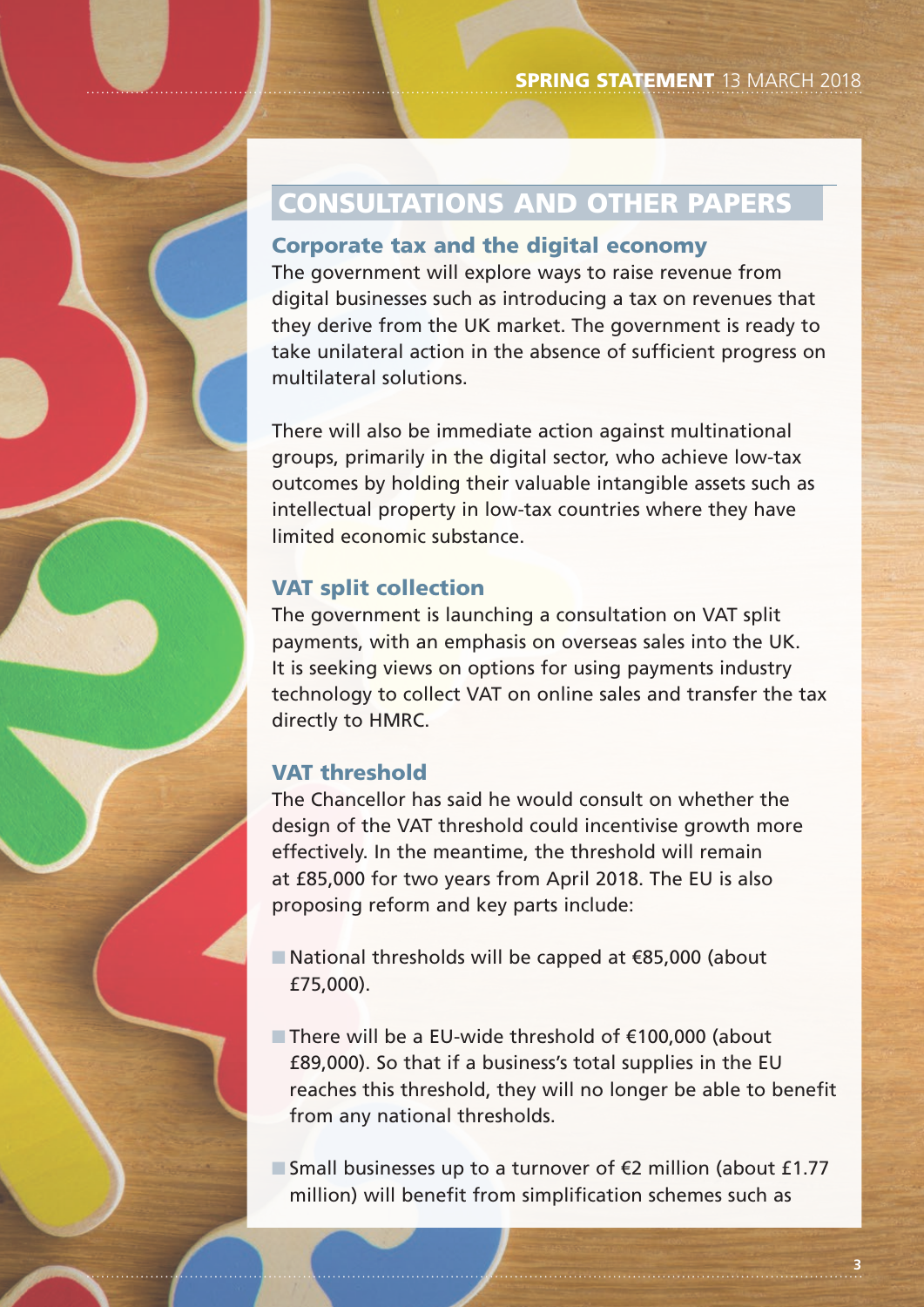removing interim payments and increasing return periods to a year.

#### Future of digital payments

The government is supporting delivery of a revamped payments architecture, which will increase the efficiency of the UK's payments infrastructure and is consulting on this. The Bank of England is also renewing its settlement system, which will be more adaptable to new technologies and offer greater functionality for all users. The consultation also covers the future of cash.

#### Entrepreneurs' relief

The government proposes that individuals who have ceased to hold a 5% interest in a company should be able to claim entrepreneurs' relief, where the reduction in their percentage shareholding is because of the company issuing shares to raise capital for its trade. New rules in the Finance Bill 2018-19 will apply to latent gains in shares and securities held at the time of fundraising events on or after 6 April 2019.

#### Financing growth in innovative firms

Many knowledge-intensive companies struggle to receive the capital they need to grow and scale up. The government is consulting on the introduction of a new approved fund structure within the enterprise investment scheme (EIS), and possible extra incentives to attract investment. Such a fund structure would be focused on mainly investing in knowledge-intensive companies.

## Business rates

The government sought views on how to deliver more frequent revaluations for business properties in England. A summary of responses was published alongside the Spring Statement with an announcement that the first of the new three-yearly revaluations will be in 2021, a year earlier than previously proposed.

#### Taxation of self-funded work-related training

The government is consulting on extending the existing tax relief available for self-funded work-related training by employees and the self-employed. The focus will be on lessons from previous initiatives, and ways to extend the existing tax relief, preventing its

**4**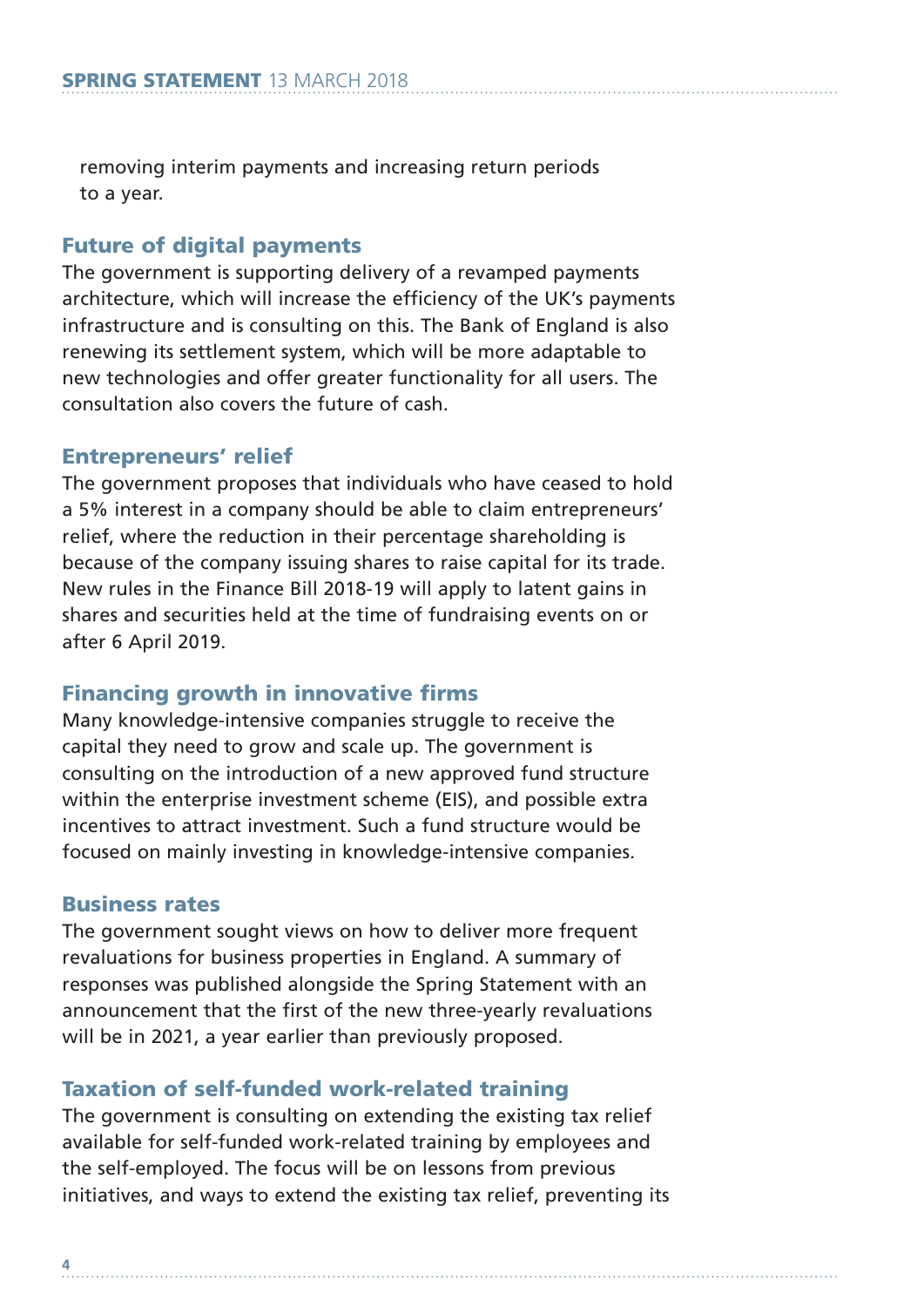misuse, and making it sustainable for the public finances, as well as simple to understand and administer.

#### Online platforms

The government is consulting on how online platforms could help their users understand and comply with their obligation to pay tax on their earnings.

#### Extending the tax security deposit scheme

HMRC has the power to require high-risk businesses to provide an upfront security deposit, where it believes that there is a serious risk to the revenue. The scope of this security deposit legislation will be extended to include corporation tax and Construction Industry Scheme deductions with effect from April 2019.

#### Tax and insolvency

HMRC will seek views in *Tax Abuse and Insolvency: A Discussion Document* on how to tackle taxpayers who abuse the insolvency regime to avoid or evade their tax liabilities through the use of companies or other limited liability entities.

#### Single-use plastic waste

The government is consulting on how changes to the tax system or initiatives like deposit return schemes could be used to encourage more sustainable behaviour.

# 2018/19 CHANGES ALREADY ANNOUNCED

April will still see a raft of tax and other changes, some of which date back to the pre-election 2017 Spring Budget. However, the Chancellor did not introduce any new tax measures in his Spring Statement, although he did announce no less than 13 consultations.

#### Income tax: UK

The income tax allowances and bands were increased in line with statutory indexation in the November 2017 Budget. For 2018/19 the personal allowance rises by 3% to £11,850 and the basic rate band increases by the same percentage to £34,500 (outside Scotland), making the higher rate threshold (the sum of the two) £46,350.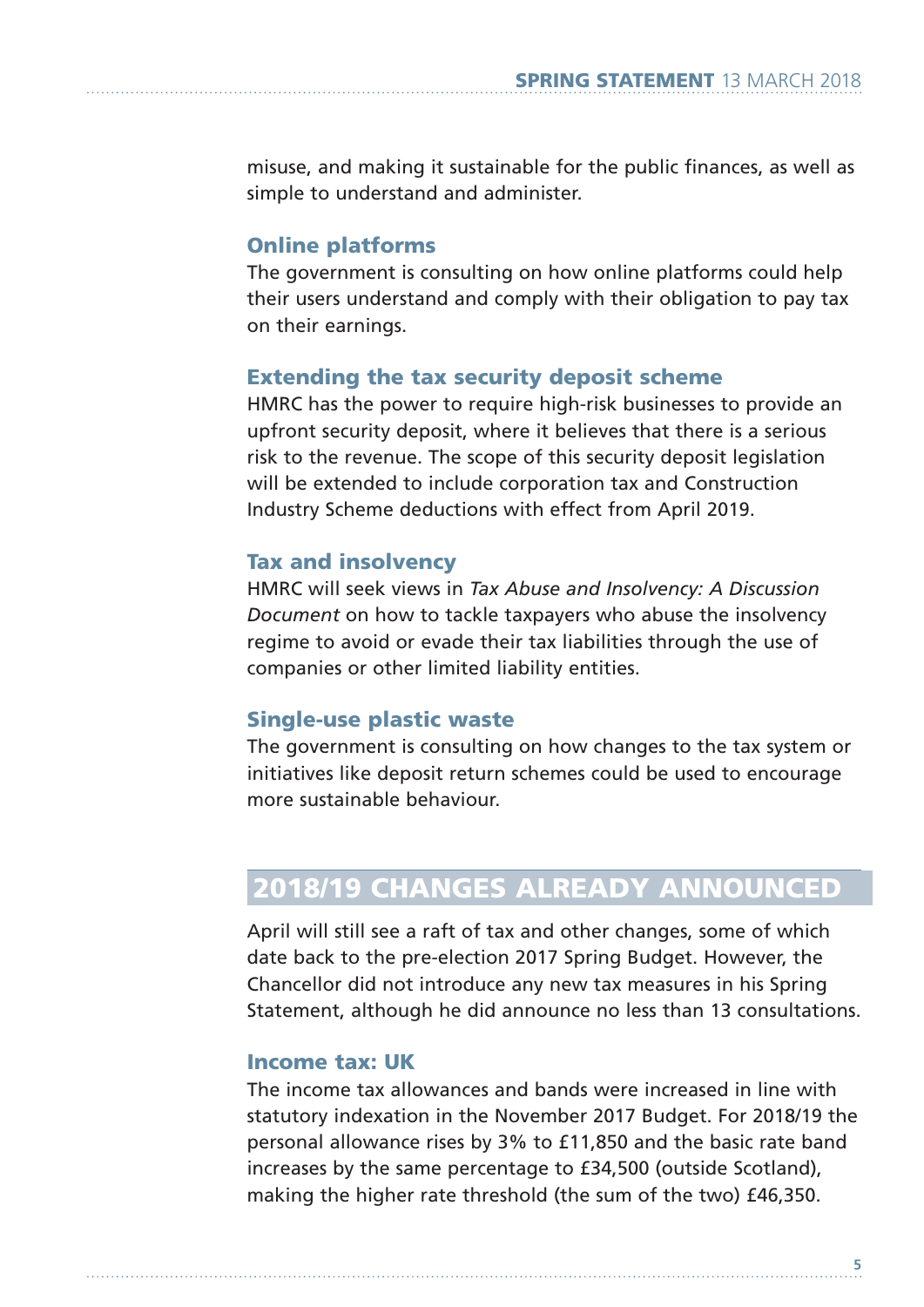The one tax allowance that will fall in 2018/19 is the dividend tax allowance. This has been £5,000, but will reduce to £2,000 for the coming tax year and could mean extra tax of up to £1,143 on dividend income in 2018/19.

#### Income tax: Scotland

The same income tax allowances will apply throughout the UK, but there will be differences in some of the tax bands and rates. In Scotland, a different set of rates and bands will apply to non-savings, non-dividend income – primarily earnings.

For 2018/19, Scotland will have five tax bands with rates ranging from 19% to 46%. The higher rate of income tax will be 41%, not 40%, and the threshold at which it starts will be £43,430, £2,920 below the rest of the UK. For someone with earnings of £50,000 a year, that means an extra tax charge of £824 a year for being resident north of the border.

#### National insurance contributions

The national insurance contributions (NICs) thresholds will also be increased by 3%. The upper earnings limit (for employees) and upper profits limit (for the self-employed) will rise to £46,350, matching the UK higher rate income tax threshold. Class 2 NICs, which were originally intended to end in April, will survive for 2018/19 (at £2.95 a week) before disappearing for 2019/20.

#### Company cars

Company car tax will rise for all but the highest emission vehicles from 6 April. The taxable cash equivalents will increase as follows:

- Cars with CO<sub>2</sub> emissions of up to 50 g/km will see a 4% increase (from 9% to 13%). Cars with emissions between 51 and 75 g/km will increase by 3% (from 13% to 16%).
- Charges for cars with  $CO<sub>2</sub>$  emissions above 75 g/km will rise by 2%, subject to the current ceiling of 37% of list price for all vehicles.

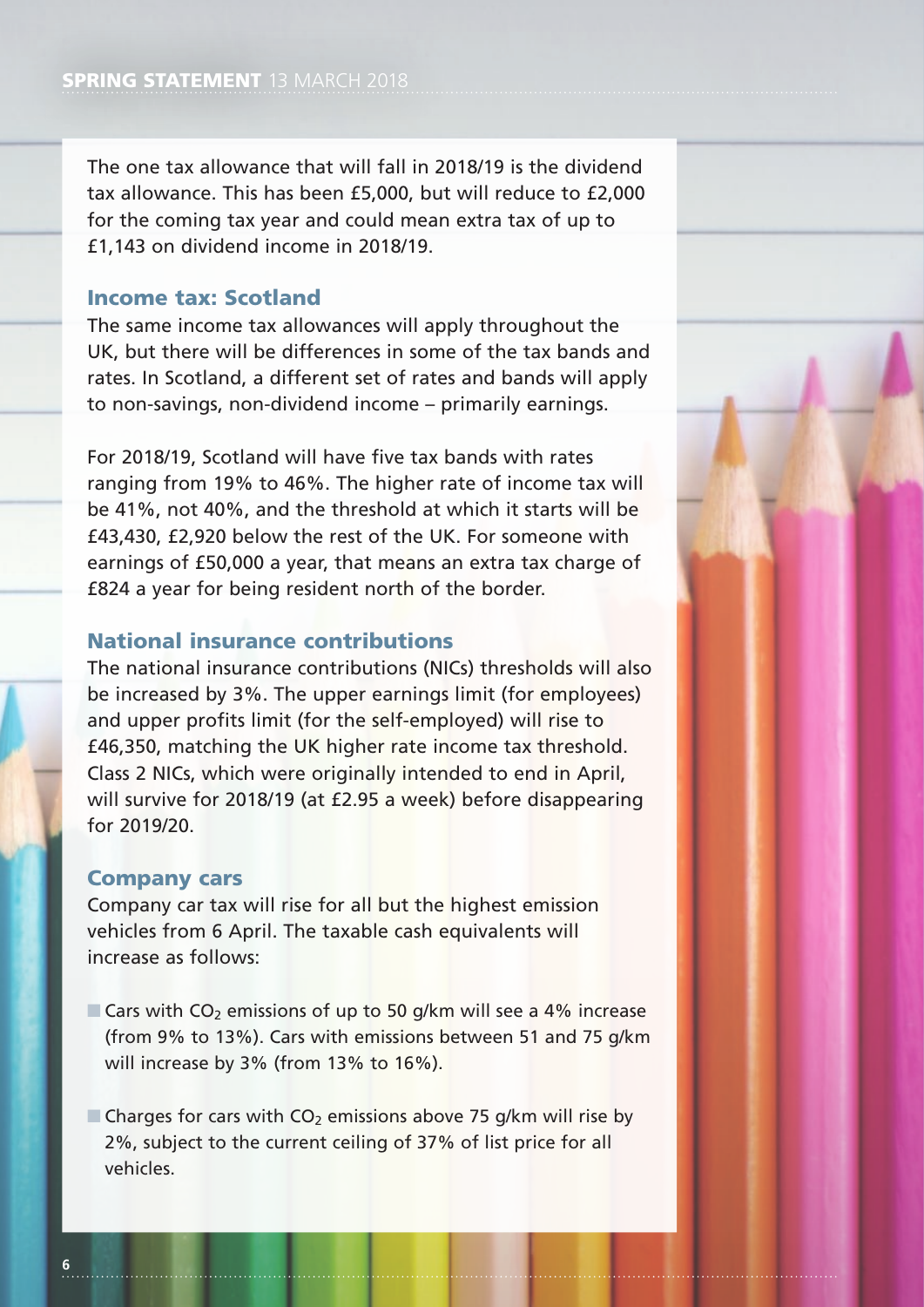■ The diesel surcharge will increase by 1% to 4% for diesel cars that do not meet the RDE2 emission standard (which in 2018/19 means almost every diesel car on the road).

While the increases look small, the cumulative effect can be substantial. For example, in 2017/18 the taxable benefit for a Mercedes C300h SE Auto (P11D value £36,595, CO<sub>2</sub> 94 g/km) is £7,319. In 2018/19 the taxable benefit rises to £8,417.

#### Inheritance tax (IHT)

The residence nil rate band, which was introduced in the current tax year, will rise by £25,000 to £125,000 in 2018/19. The main nil rate band will remain at £325,000, the level set in 2009.

In the longer term, changes may be coming to IHT. In January 2018, Mr Hammond asked the Office of Tax Simplification (OTS) to, 'carry out a review of the IHT regime'. The OTS will focus on simplification of the 'particularly complex' system and will issue its report in time for the Autumn Budget.

#### Automatic pensions enrolment

The minimum contribution levels for workplace pensions operating under automatic enrolment provisions will rise from 6 April 2018:

|                  | 2017/18              | 2018/19              |
|------------------|----------------------|----------------------|
| Employer minimum | 1% of band earnings  | 2% of band earnings  |
| contribution     | $(f5,876 - f45,000)$ | $(f6,032 - f46,350)$ |
| Employee         | 1% of band earnings  | 3% of band earnings  |
| contribution*    | $(f5,876 - f45,000)$ | $(E6,032 - E46,350)$ |
| Total minimum    | 2% of band earnings  | 5% of band earnings  |
| contribution     | $(f5,876 - f45,000)$ | $(f6,032 - f46,350)$ |

\* Assuming employer pays minimum required by law

For many auto-enrolled employees the increased pension contribution will undo the effects of the changes to income tax and NICs. For example, in 2018/19 an English resident employee earning £27,000 a year could see an annual saving in income tax of £70 and an NIC saving of £31.20. But their net pension contributions will rise by £334.24, leaving a net income loss of  $f$ 233.04 – or over  $f$ 19 a month.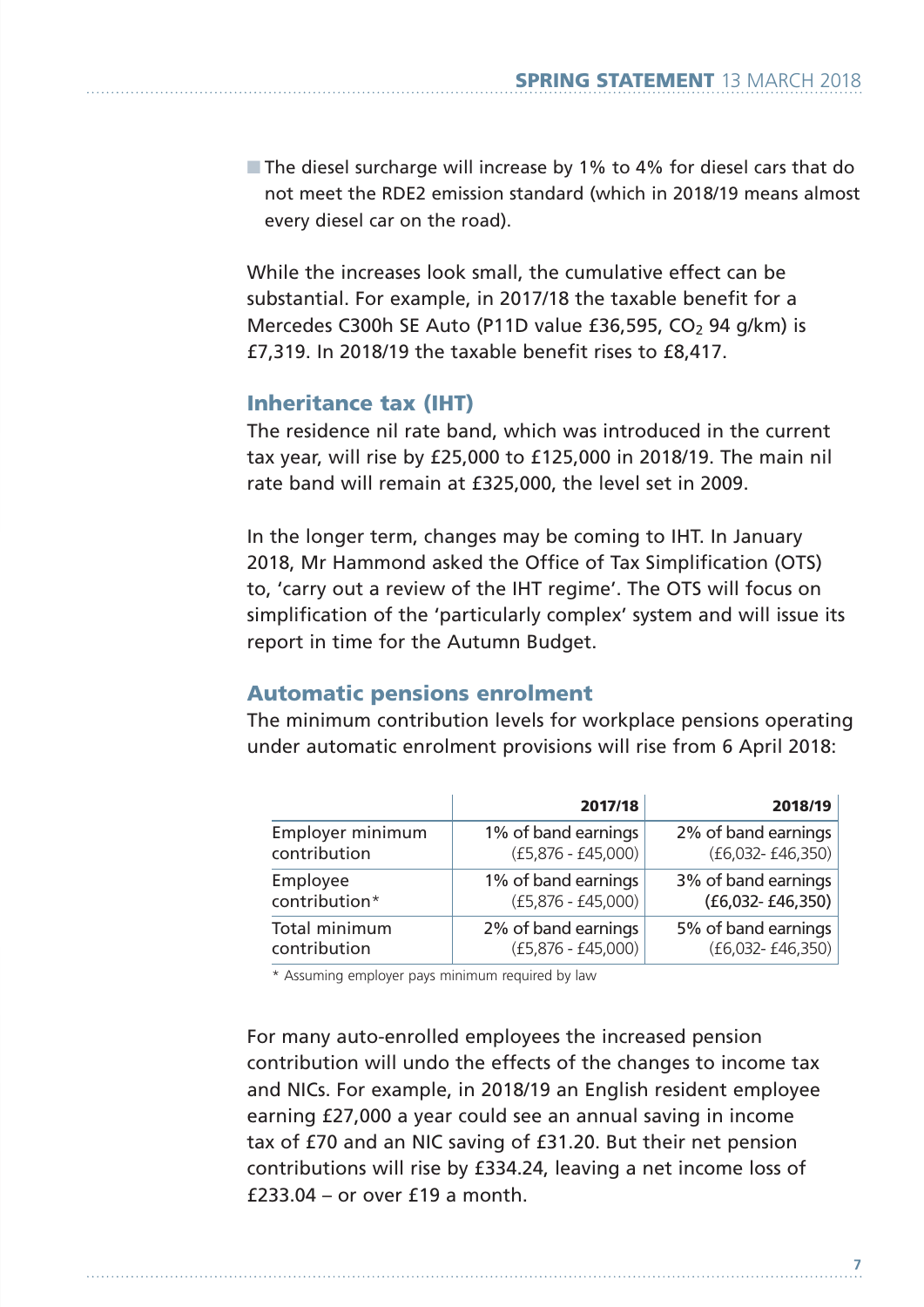## Pensions – the lifetime allowance

The lifetime allowance, which sets the effective maximum taxefficient value of pension benefits, will rise in line with inflation from £1 million to £1.03 million for 2018/19. The lifetime allowance has been on a downward path since 2012, when it was cut from £1.8 million to £1.5 million. Two further cuts followed in 2014 and 2016. There is no corresponding increase to the annual allowance, which remains at a maximum of £40,000.

#### Payments in lieu of notice

All payments in lieu of notice (PILONs), whether or not contractual, will be subject to income tax and NICs in 2018/19. These will include payments made in circumstances where employees do not work their notice for any reason. Tax and NICs will be charged on any payment that corresponds to the earnings they would have received if they had worked their notice.

The £30,000 exemption will continue to apply to tribunal awards for unfair dismissal, redundancy payments and contractual payments in lieu of redundancy.

The first £30,000 of a non-contractual termination payment will be tax-free. Any balance over £30,000 will be subject to income tax. From 2019/20, a year later than originally planned, employer NICs, but not employee NICs, will also be applied to taxable payments in excess of £30,000.

## Venture capital trusts and enterprise investment schemes

Last year the government undertook a 'patient capital' review, which was followed by a raft of revisions to venture capital schemes announced in November's Budget. The changes are intended to increase the emphasis on investment for growth and reduce the scope for structuring schemes to target capital preservation.

From 6 April 2018, the maximum EIS subscription that can qualify for 30% income tax relief will double to £2 million, subject to at least £1 million being invested in knowledge-intensive companies.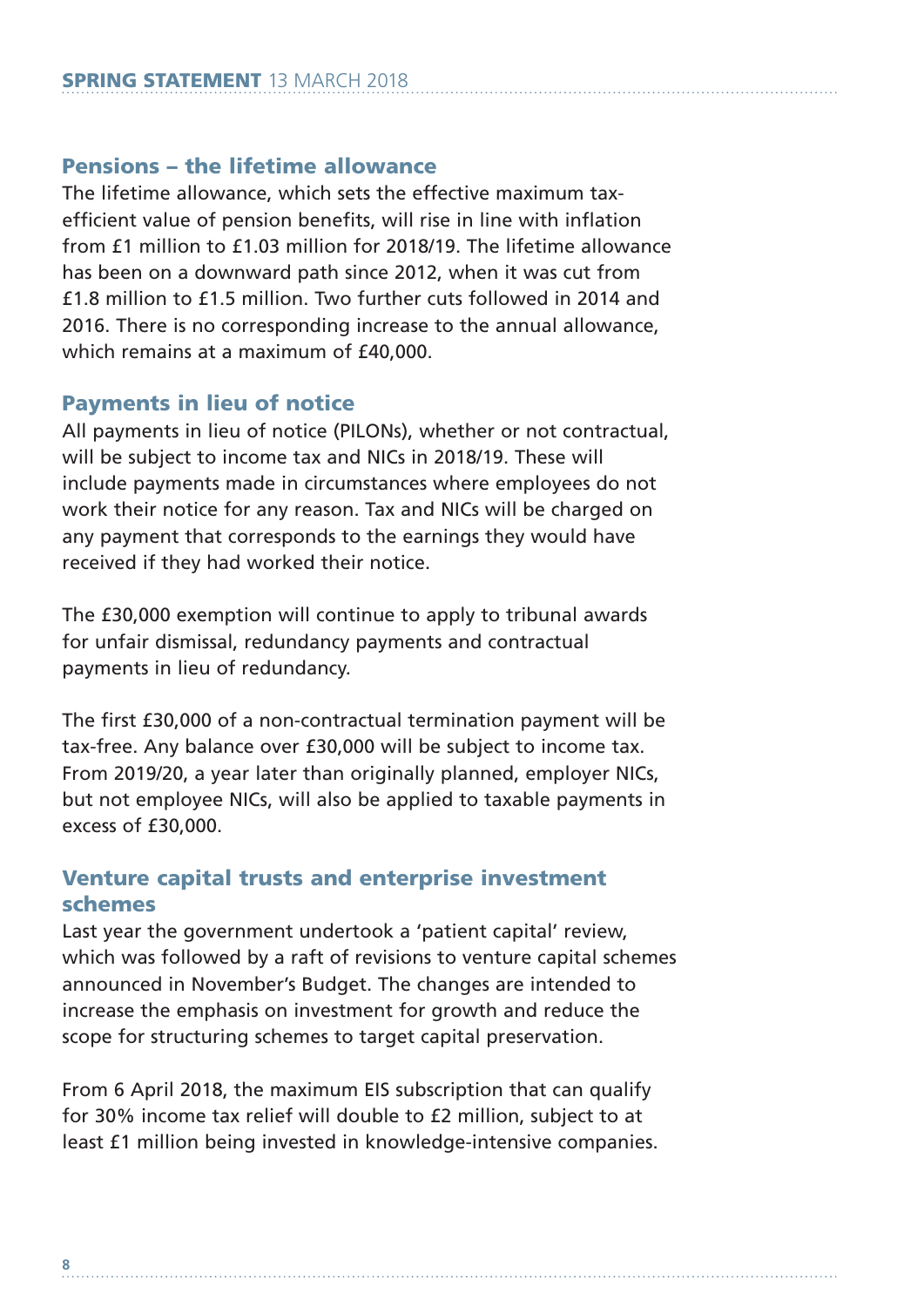# 2018/19 TAX DATA

# Main income tax allowances

| <b>Main personal allowances and reliefs</b>                                                     |         | 2018/19 | 2017/18 |
|-------------------------------------------------------------------------------------------------|---------|---------|---------|
| Personal allowance <sup>1</sup>                                                                 |         | £11,850 | £11,500 |
| Marriage / civil partner's transferable allowance                                               |         | £1,190  | £1,150  |
| Married couple's / civil partner's allowance<br>at 10% $2$ (if at least one born before 6/4/35) | maximum | £8,695  | £8,445  |
|                                                                                                 | minimum | £3,360  | £3,260  |
| Blind person's allowance                                                                        |         | £2,390  | £2,320  |
| Rent-a-room relief tax-free income                                                              |         | £7,500  | £7,500  |
| Property allowance and Trading allowance (each)                                                 |         | £1,000  | £1,000  |

1 Personal allowance reduced by £1 for every £2 of adjusted net income over £100,000 2 Married couple's allowance reduced by £1 for every £2 of adjusted net income over £28,900 (£28,000 for 2017/18), until minimum reached

High Income Child Benefit charge 1% of benefit per £100 of adjusted net income of £50,000 – £60,000

#### Income tax rates and bands

| UK excluding Scottish taxpayers' non-savings income | 2018/19  | 2017/18  |
|-----------------------------------------------------|----------|----------|
| 20% basic rate on income up to:                     | £34.500  | £33,500  |
| 40% higher rate on income over:                     | £34.500  | £33,500  |
| 45% additional rate on income over:                 | £150.000 | £150,000 |

| <b>All UK taxpayers</b>                         | 2018/19 | 2017/18 |
|-------------------------------------------------|---------|---------|
| Starting rate at 0% on savings income up to $3$ | £5,000  | £5,000  |
| Savings allowance at 0% tax rate:               |         |         |
| • Basic rate taxpayer                           | £1,000  | £1,000  |
| • Higher rate taxpayer                          | £500    | £500    |
| • Additional rate taxpayer                      | £0      | f(0)    |
| Dividend allowance at 0% tax - all individuals  | £2,000  | £5,000  |
| Tax rates on dividend income:                   |         |         |
| • Basic rate                                    | 7.5%    | 7.5%    |
| • Higher rate                                   | 32.5%   | 32.5%   |
| • Additional rate                               | 38.1%   | 38.1%   |

<sup>3</sup> Not available if taxable non-savings income exceeds the starting rate band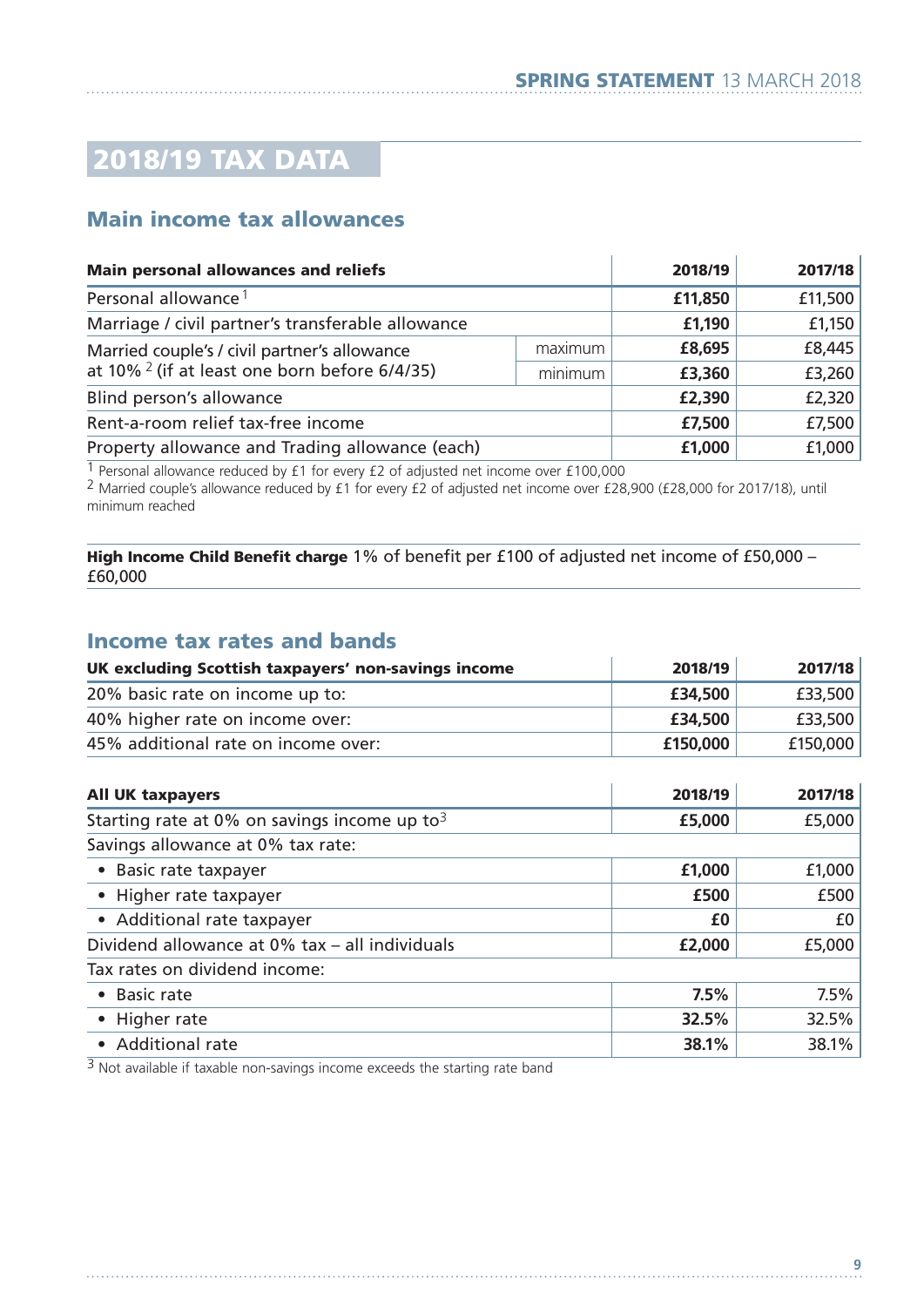# **SPRING STATEMENT** 13 MARCH 2018

| <b>Trusts</b>                        | 2018/19  | 2017/18  |
|--------------------------------------|----------|----------|
| Standard rate band generally         | £1,000   | £1,000   |
| Rate applicable to trusts: Dividends | $38.1\%$ | $38.1\%$ |
| Other income                         | 45%      | 45%      |

| Non-domicile remittance basis charge                       | 2018/19 | 2017/18 |
|------------------------------------------------------------|---------|---------|
| After UK residence in at least 7 of the last 9 tax years   | £30,000 | £30,000 |
| After UK residence in at least 12 of the last 14 tax years | £60,000 | £60,000 |

## Scottish income tax rates and bands

From 6 April 2018 Scottish taxpayers are using a new set of income tax rates and thresholds.

| Scottish taxpayers - non-dividend, non-savings income      | 2018/19  | 2017/18  |
|------------------------------------------------------------|----------|----------|
| 19% (18/19 only) starter rate on income up to              | £2,000   | N/A      |
| 20% basic rate on slice of income up to                    | £12,150  | £31,500  |
| 21% (18/19 only) intermediate rate on next slice up to     | £31,580  | N/A      |
| 41% (40% in 17/18) higher rate on next slice up to         | £150,000 | £150,000 |
| 46% (45% additional rate in 17/18) top rate on income over | £150,000 | £150,000 |

## Registered pensions

|                                              | 2018/19                         | 2017/18    |
|----------------------------------------------|---------------------------------|------------|
| Lifetime allowance                           | £1,030,000                      | £1,000,000 |
| Money purchase annual allowance              | £4,000                          | £4,000     |
| Annual allowance <sup>4</sup>                | £40,000                         | £40,000    |
| Annual allowance charge on excess            | Applicable tax rate on earnings |            |
| Lifetime allowance charge if excess is drawn | As cash 55%; as income 25%      |            |
| Max. pension commencement lump sum           | 25% of pension benefit value    |            |

4 Subject to 50% taper down to £10,000 if threshold income over £110,000 and adjusted income over £150,000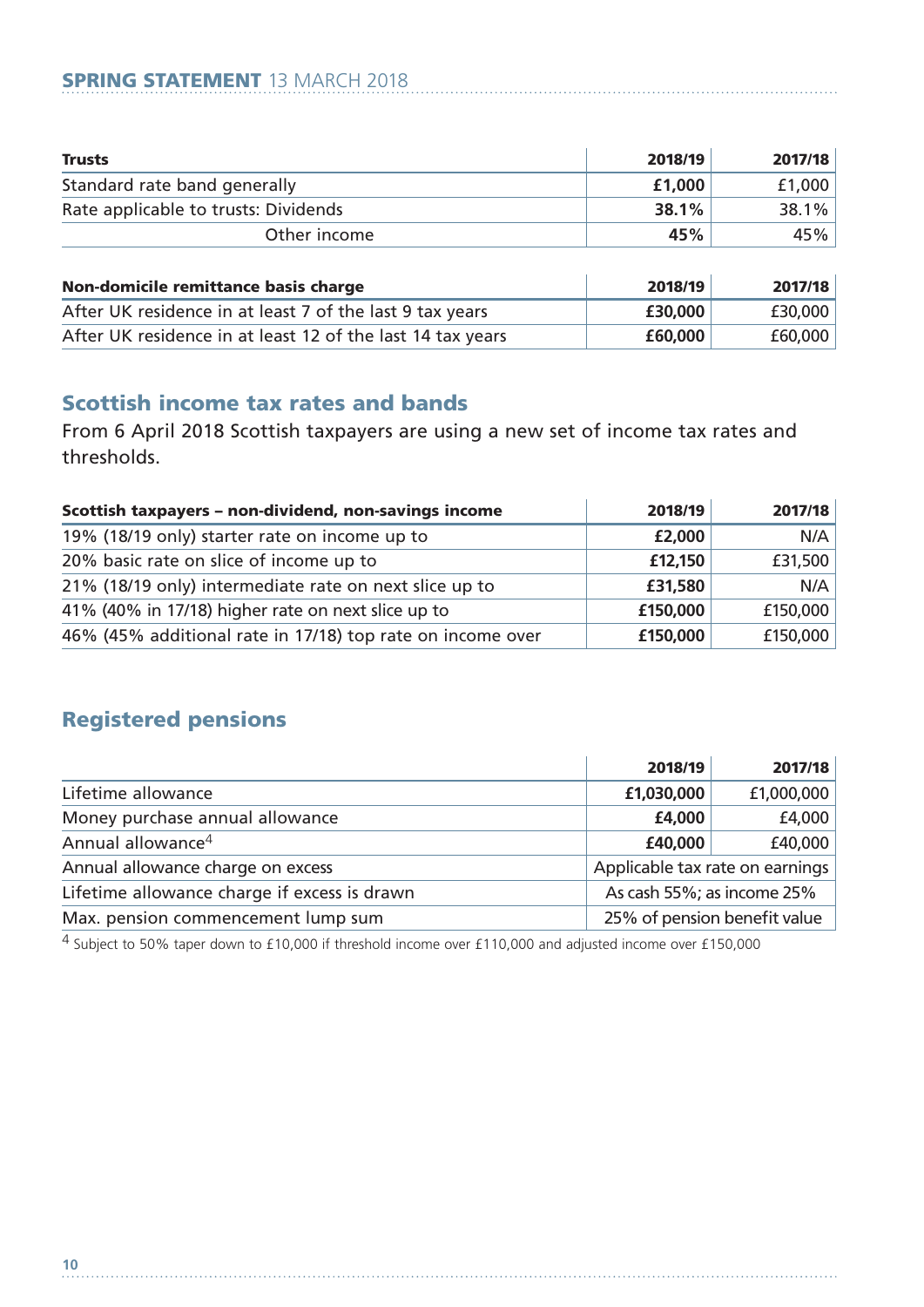## Property taxes

Devolution across the UK is leading to different rules and tax rates. This is particularly the case with property transaction taxes, which now use different rates and names depending on where in the UK a purchase takes place.

| <b>Stamp Duty and SDRT:</b> stocks and marketable securities                          |    |
|---------------------------------------------------------------------------------------|----|
| Second residential properties: £40,000 or more (added to relevant SDLT/LBTT/LTT rate) | 3% |

England & N Ireland – Stamp Duty Land Tax (SDLT) on slices of value

| <b>Residential property</b>                                                                      |     | <b>Commercial property</b>  |       |  |
|--------------------------------------------------------------------------------------------------|-----|-----------------------------|-------|--|
| Up to £125,000                                                                                   |     | 0% Up to £150,000           | $0\%$ |  |
| £125,001 - £250,000                                                                              |     | $2\%$   £150,001 - £250,000 | 2%    |  |
| £250,001 - £925,000                                                                              |     | 5% Over £250,000            | 5%    |  |
| £925,001 - £1,500,000                                                                            | 10% |                             |       |  |
| 12%<br>Over £1,500,000                                                                           |     |                             |       |  |
| <b>First-time buyers:</b> 0% on first £300,000 for properties up to £500,000                     |     |                             |       |  |
| <b>Residential properties</b> bought by companies etc over £500,000 – 15% on total consideration |     |                             |       |  |

#### Scotland – Land and Buildings Transaction Tax (LBTT) on slices of value

| <b>Residential property</b>                                                                 |     | <b>Commercial property</b>  |       |
|---------------------------------------------------------------------------------------------|-----|-----------------------------|-------|
| Up to £145,000                                                                              |     | 0% Up to £150,000           | $0\%$ |
| £145,001 - £250,000                                                                         |     | $2\%$   £150,001 - £350,000 | 3%    |
| £250,001 - £325,000                                                                         |     | 5% Over £350,000            | 4.5%  |
| £325,001 - £750,000                                                                         | 10% |                             |       |
| Over £750,000                                                                               | 12% |                             |       |
| <b>First-time buyers:</b> 0% on first £175,000: max relief £600 from 6/18 (to be confirmed) |     |                             |       |

| Wales - Land Transaction Tax (LTT) on slices of value (from 1/4/18) |  |  |  |
|---------------------------------------------------------------------|--|--|--|
|---------------------------------------------------------------------|--|--|--|

| <b>Residential property</b> |     | <b>Commercial property</b>    |       |  |
|-----------------------------|-----|-------------------------------|-------|--|
| Up to £180,000              |     | 0% Up to £150,000             | $0\%$ |  |
| £180,001 - £250,000         |     | $3.5\%$   £150,001 - £250,000 | $1\%$ |  |
| £250,001 - £400,000         |     | $5\%$   £250,001 - £1,000,000 | 5%    |  |
| £400,001 - £750,000         |     | 7.5% Over £1,000,000          | 6%    |  |
| £750,001 - £1,500,000       | 10% |                               |       |  |
| Over £1,500,000             | 12% |                               |       |  |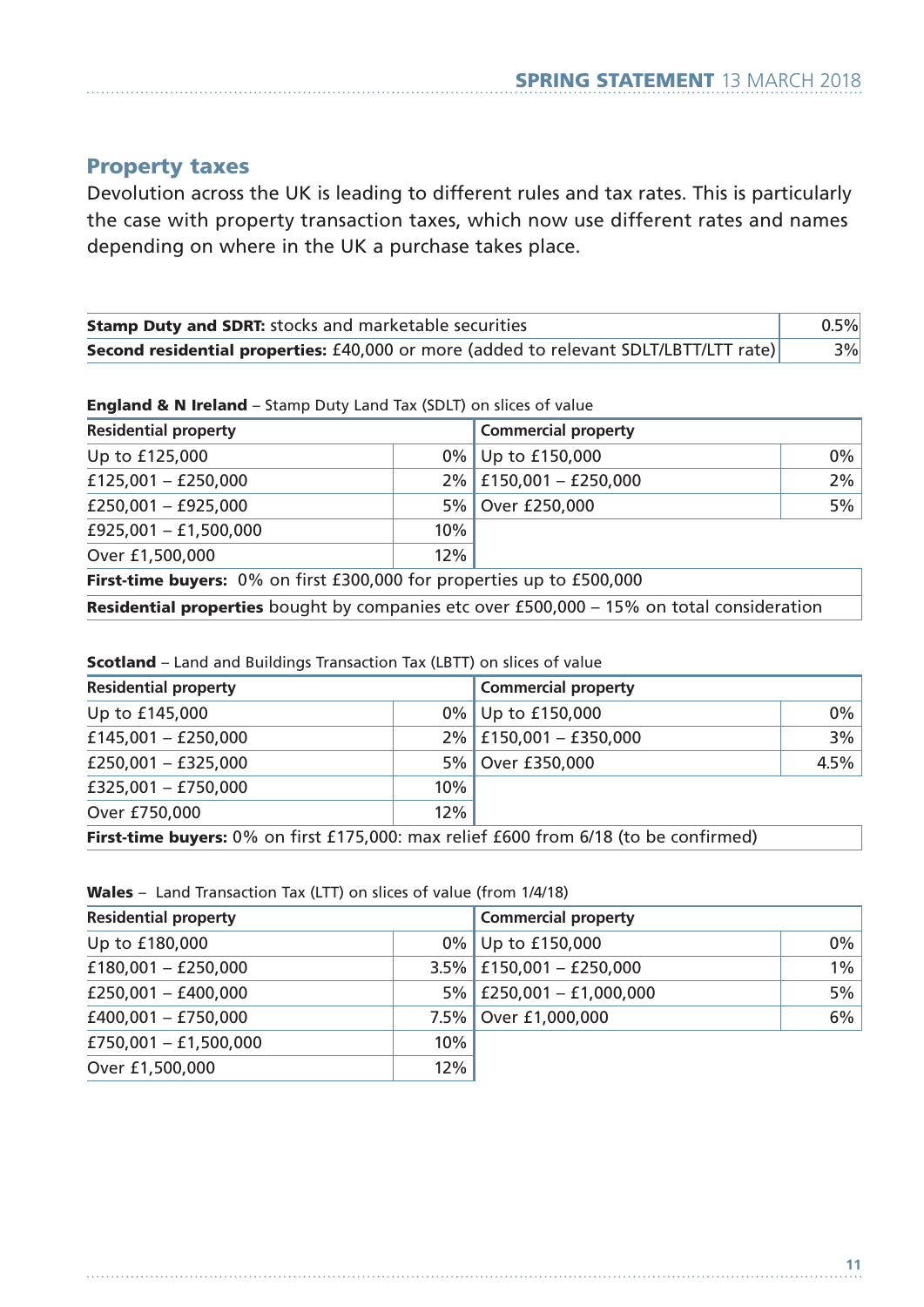# National insurance contributions

| <b>Class 1 employee</b>                                 | <b>Employee</b> | 2018/19<br><b>Employer</b> | <b>Employee</b> | 2017/18<br><b>Employer</b> |
|---------------------------------------------------------|-----------------|----------------------------|-----------------|----------------------------|
| NIC rate                                                | 12%             | 13.8%                      | 12%             | 13.8%                      |
| No NICs for younger employees <sup>5</sup> on the first | $£162$ pw       | $£892$ pw                  | $£157$ pw       | £866pw                     |
| No NICs for employees generally on the first            | $£162$ pw       | $£162$ pw                  | $£157$ pw       | £157 pw                    |
| NICs rate charged up to                                 | £892 pw         | No limit                   | $£866$ pw       | No limit                   |
| 2% NICs on earnings over                                | £892 pw         | N/A                        | £866 pw         | N/A                        |
| Certain married women                                   | 5.85%           | 13.8%                      | 5.85%           | $13.8\%$                   |

<sup>5</sup> Employees generally under 21 years and apprentices under 25 years

| <b>Employment allowance</b>                      | 2018/19 | 2017/18 |
|--------------------------------------------------|---------|---------|
| Per business                                     | £3,000  | £3,000  |
| Not available if the sole employee is a director |         |         |

| <b>Earnings limits and thresholds</b>                                  | Weekly | <b>Monthly</b> | 2018/19<br>Annual | Weekly | <b>Monthly</b> | 2017/18<br>Annual |
|------------------------------------------------------------------------|--------|----------------|-------------------|--------|----------------|-------------------|
| Lower earnings limit                                                   | £116   | £503           | £6,032            | £113   | £490           | £5,876            |
| Primary threshold                                                      | £162   | £702           | £8,424            | £157   | £680           | £8.164            |
| Secondary threshold                                                    | £162   | £702           | £8,424            | £157   | £680           | £8.164            |
| Upper earnings limit (and<br>upper secondary thresholds <sup>6</sup> ) | £892   | £3,863         | £46,350           | £866   | £3.750         | £45,000           |

6 Employees generally under 21 years and apprentices under 25 years

| <b>Class 1A (Employers)</b>    | 2018/19  | 2017/18  |
|--------------------------------|----------|----------|
| Most taxable employee benefits | $13.8\%$ | $13.8\%$ |

| <b>Class 2 (Self-Employed)</b>   | 2018/19             | 2017/18             |
|----------------------------------|---------------------|---------------------|
| Flat rate                        | £2.95 pw £153.40 pa | £2.85 pw £148.20 pa |
| Small profits threshold:         |                     |                     |
| No NICs if profits do not exceed | £6,205 pa           | $£6,025$ pa         |

| <b>Class 4 (Self-Employed)</b> | 2018/19                 | 2017/18                 |
|--------------------------------|-------------------------|-------------------------|
| On profits                     | £8,424-£46,350 pa $9\%$ | £8,164-£45,000 pa $9\%$ |
|                                | Over £46,350 pa 2%      | Over £45,000 pa 2%      |
|                                |                         |                         |

| <b>Voluntary</b>  | 2018/19              | 2017/18           |
|-------------------|----------------------|-------------------|
| Class 3 flat rate | £14.65 pw £761.80 pa | £14.25 pw £741 pa |